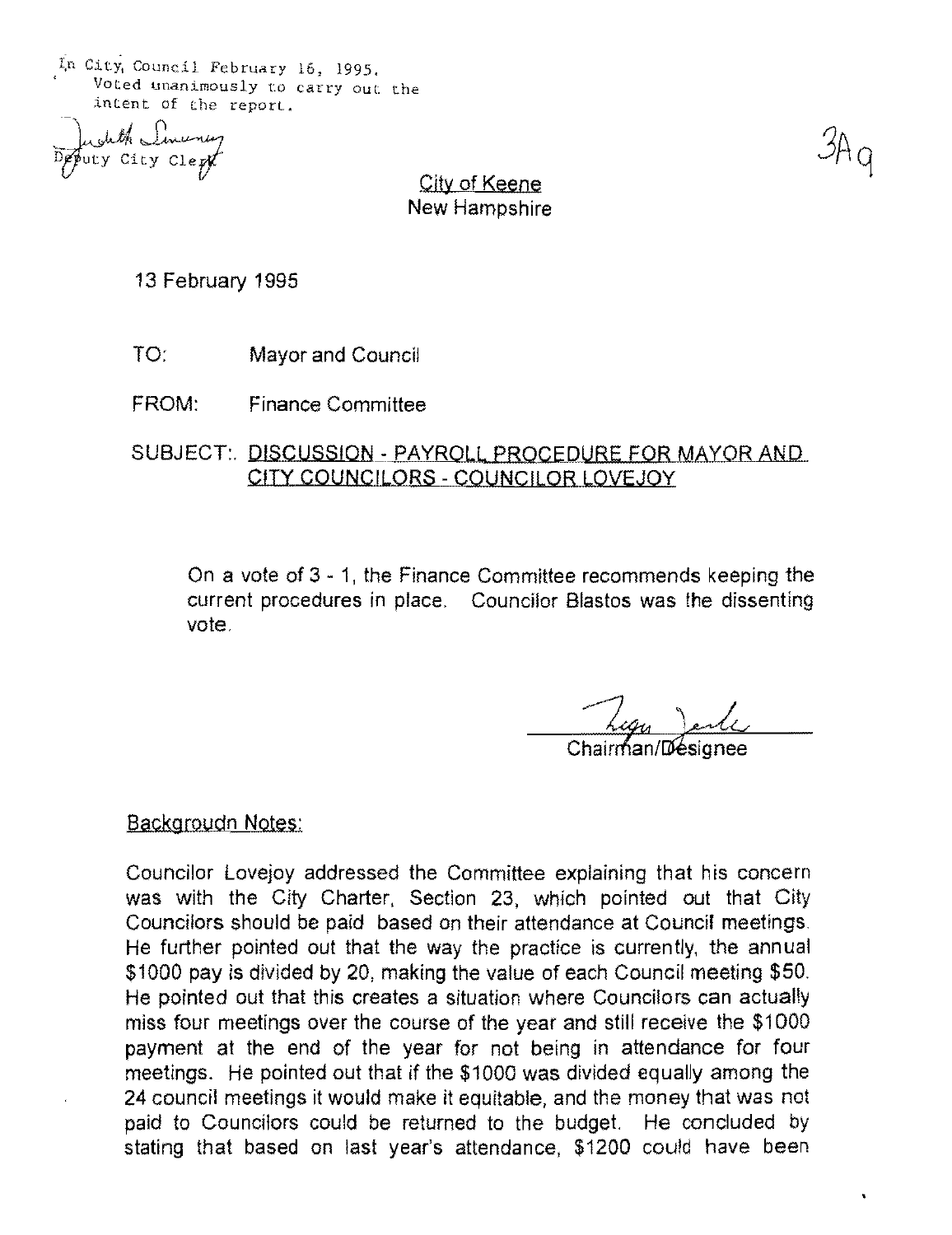returned. The City Attorney addressed the Committee explaining that he has done research on this item and that in his opinion, it would be very difficult to come to the determination that our practice is deviating from the City Charter. He pointed out that the City Charter in one section refers to the Councilors regular meetings and yet in another session, for compensation purposes, only refers to meetings. He went on to explain that Councilors were not required to meet twice a month in 1949, when some of the City code was written, or were there committee meetings. Mr. Carney pointed out that base on the research he has done on this matter, it is impossible to come to a determination as to the intent of the City Charter.

ţ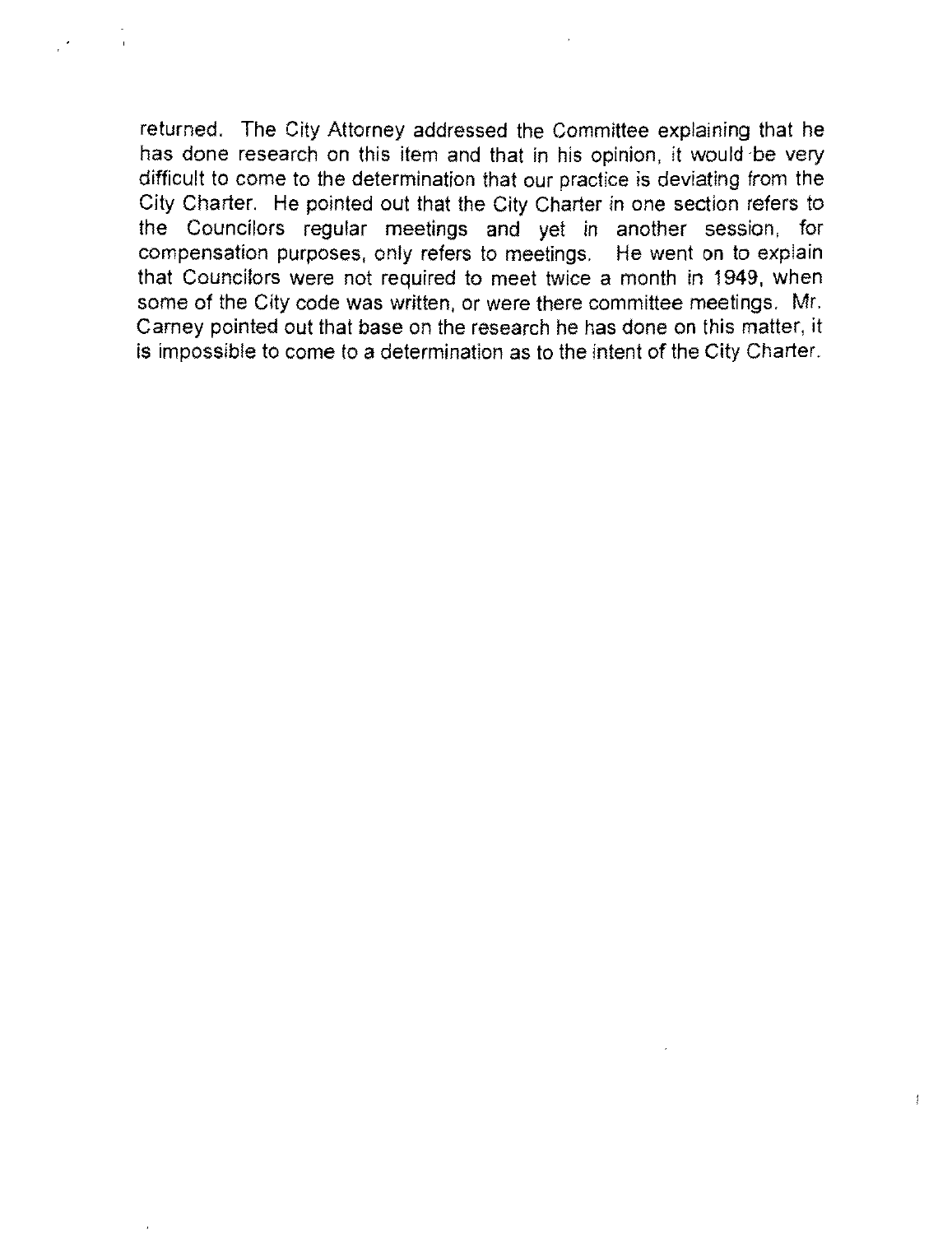## **City of Keene NEW HAMPSHIRE**

January 26, 1995

TO: Gerald J. Carney, City Attorney

FROM: Patricia A. Little, City Clerk

SUBJECT: Compensation for City Councilors

Compensation of City Councilors has been based upon their attendance at regular meetings since 1949. At that point, the City Charter provided they would receive . \$10.00 per meeting not to exceed \$200.00 per year. The 1949 City Charter also provided that the meetings would be held on such day of each month as the Council would direct.

Upon reviewing the minutes from 1949 to 1955 it is evident that the City Council was not on a strict meeting schedule and they actually held as many "special" meetings as "regular" meetings. For example, during the months of July and August in 1949 the City Council did not hold any "regular" meetings. I was unable to locate any year, during that span, where 24 meetings were held until 1955 when the Council started meeting twice a month.

Although I am not certain as to why the maximum salary was calculated at 20 regular meetings and not 24 meetings per year, in 1985 which was the last time Councilors' compensation was addressed in an Ordinance, the minutes reflect that the City Clerk informed the Council that the attendance would continue to be based upon 20 regular meetings. The minutes reflect no objection being raised. I've attached that Ordinance as well as the minutes for your information.

If a City Councilor wishes to change this practice and base the formula on 24 meetings per year, I would recommend that they bring the issue to the Finance Committee.